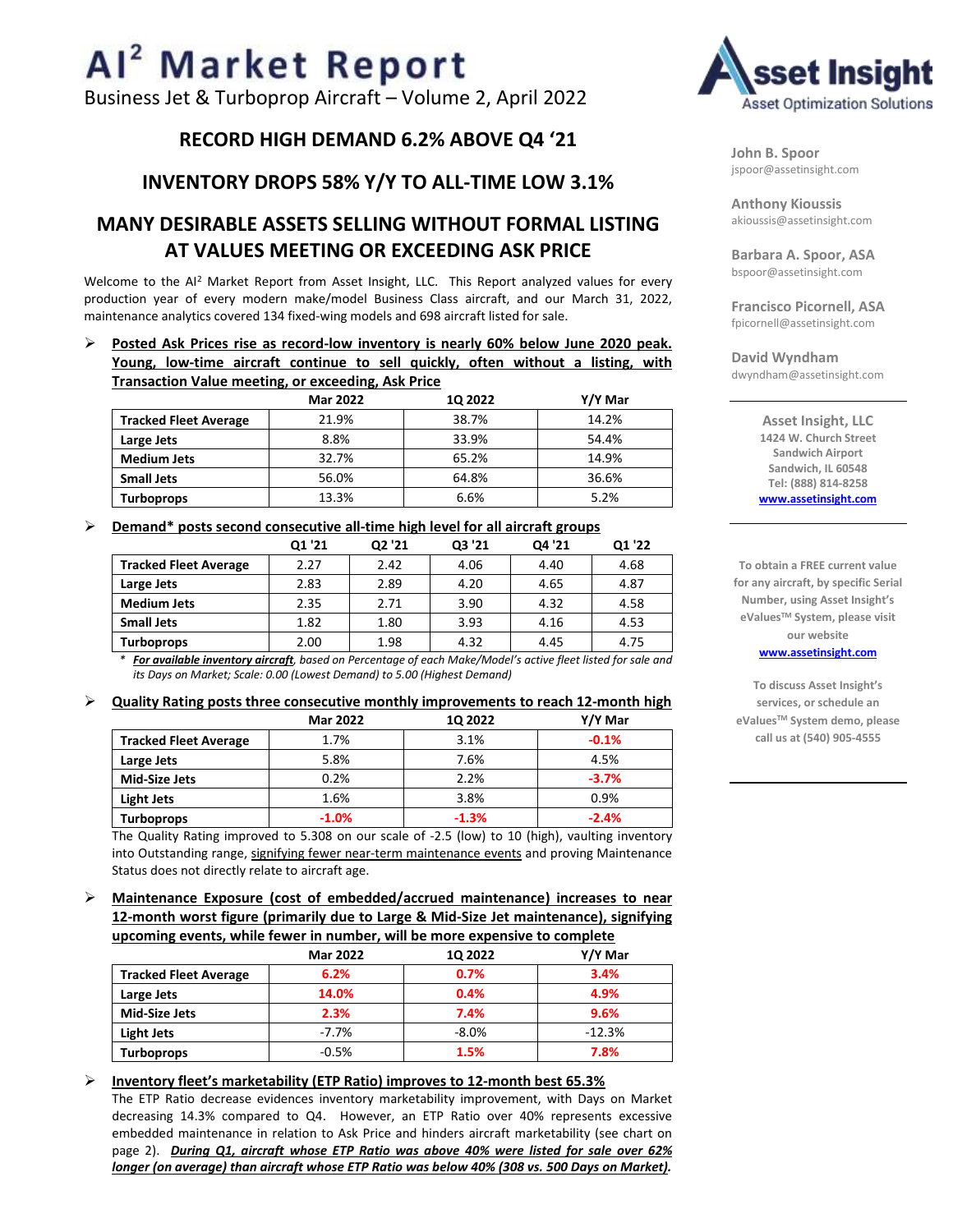# **Tracked Inventory Fleet (Jan 2020 – Mar 2022)**



**(Source: Jetnet LLC)**

# **Aircraft average "Days on Market" differential based on ETP Ratio**





**(Source: Jetnet LLC; Asset Insight LLC)**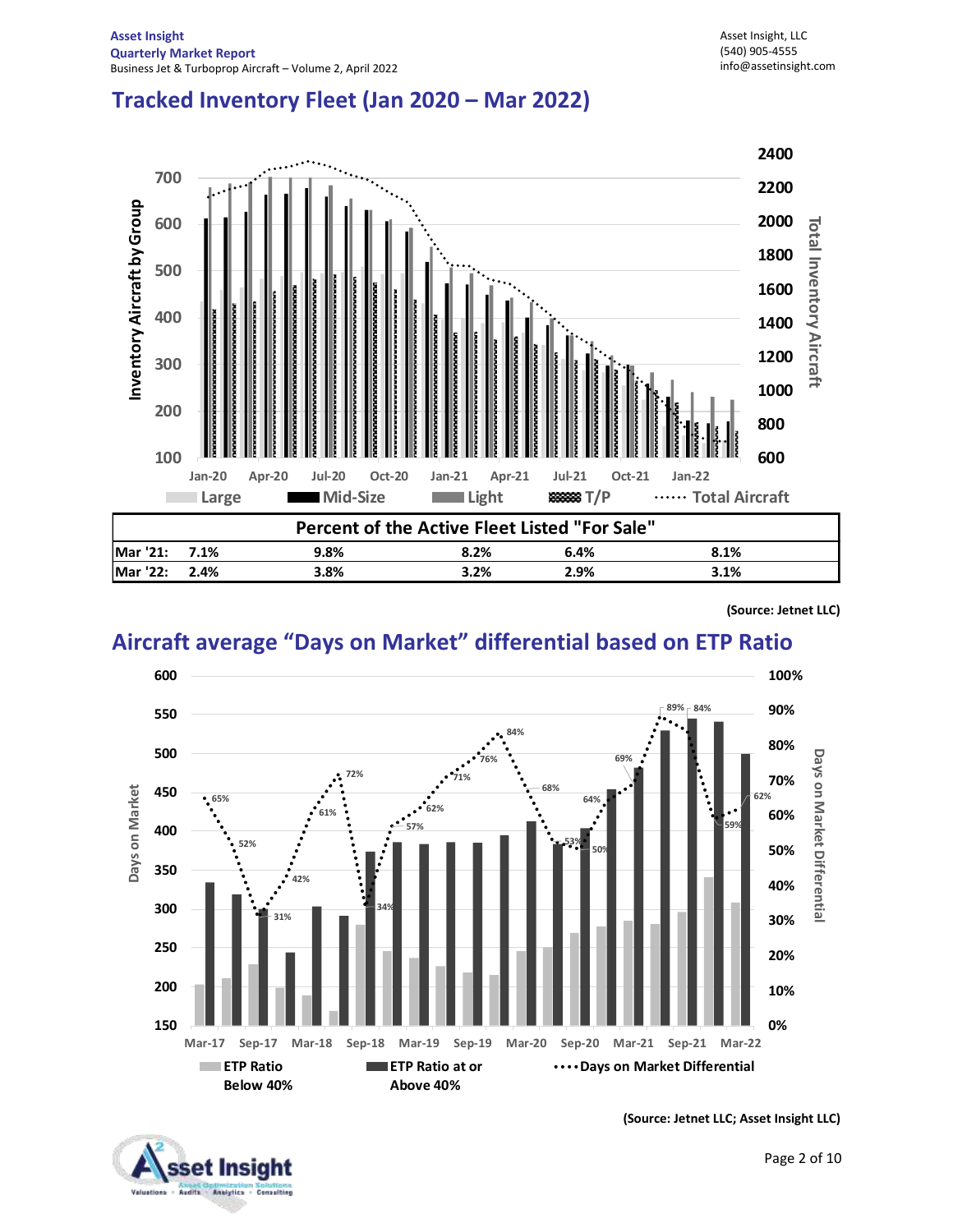# **Large Jets**



| <b>Asset Quality Rating Key</b> |       |       |       |         |         |  |  |  |
|---------------------------------|-------|-------|-------|---------|---------|--|--|--|
|                                 | Very  |       |       |         |         |  |  |  |
| Outstanding Excellent           |       | Good  | Good  | Average | Average |  |  |  |
| 5.500                           | 5.250 | 5.000 | 4.750 | 4.500   | Less    |  |  |  |
| or                              | to    | to    | to    | to      | than    |  |  |  |
| Greater                         | 5.499 | 5.249 | 4.999 | 4.749   | 4.500   |  |  |  |





| 12-month Figures<br><b>S</b> Millions |         |        | <b>Historical Figures</b><br><b>S</b> Millions |  |  |  |
|---------------------------------------|---------|--------|------------------------------------------------|--|--|--|
| <b>Highest</b>                        | Average | Lowest | <b>Highest</b><br>Lowest                       |  |  |  |
| \$17.49                               | \$13.06 | \$9.99 | \$17.49<br>\$9.99                              |  |  |  |
| Source: Jetnet (www.jetnet.com)       |         |        |                                                |  |  |  |



| <b>Maintenance Exposure - Reference Points</b> |                                                    |                                          |                  |      |  |  |
|------------------------------------------------|----------------------------------------------------|------------------------------------------|------------------|------|--|--|
| 12-month Figures<br>\$ Millions                |                                                    | <b>Historical Figures</b><br>\$ Millions |                  |      |  |  |
| Worst                                          | Average                                            | Best                                     | Worst            | Best |  |  |
| \$3.55                                         | \$3.25                                             | \$2.91                                   | \$3.76<br>\$2.58 |      |  |  |
|                                                | * The accrued cost of future scheduled maintenance |                                          |                  |      |  |  |

**Maintenance Exposure to Ask Price Ratio ("ETP Ratio")**



 - *As the ETP Ratio decreases, the aircraft's "value" increases*  (in relation to its Ask Price) **Importance of the ETP Ratio**

**Highest Average Lowest Highest Lowest** - Aircraft whose ETP Ratio is above 40% are burdened,

**\$17.49 \$13.06 \$9.99 \$17.49 \$9.99** on average, with excessive Maintenance Exposure

|                       |                  |               | Maintenance Exposure to Ask Price Ratio ("ETP Ratio") & Days on Market |                  |               |                   |                  |               |
|-----------------------|------------------|---------------|------------------------------------------------------------------------|------------------|---------------|-------------------|------------------|---------------|
|                       |                  | Days on       |                                                                        |                  | Days on       |                   |                  | Days on       |
| Model                 | <b>ETP Ratio</b> | <b>Market</b> | Model                                                                  | <b>ETP Ratio</b> | <b>Market</b> | Model             | <b>ETP Ratio</b> | <b>Market</b> |
| <b>Bombardier</b>     |                  |               | <b>Dassault</b>                                                        |                  |               | <b>Gulfstream</b> |                  |               |
| Global 6000           | 9.0%             | 505           | <b>F2000LXS</b>                                                        | 7.5%             | 67            | G500              | 1.7%             | 407           |
| <b>CL-605</b>         | 12.4%            | 46            | Falcon 2000                                                            | 40.4%            | 97            | <b>G650 ER</b>    | 3.4%             | 63            |
| <b>CL-604</b>         | 24.4%            | 211           | <b>Embraer</b>                                                         |                  |               | G550              | 17.1%            | 117           |
| Global 5000           | 27.8%            | 325           | <b>Embraer Legacy 600</b>                                              | 28.9%            | 1257          | G 450             | 21.8%            | 616           |
| <b>Global Express</b> | 31.7%            | 663           |                                                                        |                  |               | GV                | 31.1%            | 403           |
| <b>Global XRS</b>     | 37.4%            | 382           |                                                                        |                  |               | <b>GIV-SP</b>     | 70.9%            | 173           |
| <b>CL-601-3A</b>      | 134.2%           | 742           |                                                                        |                  |               | $G-III$           | 224.8%           | 1603          |

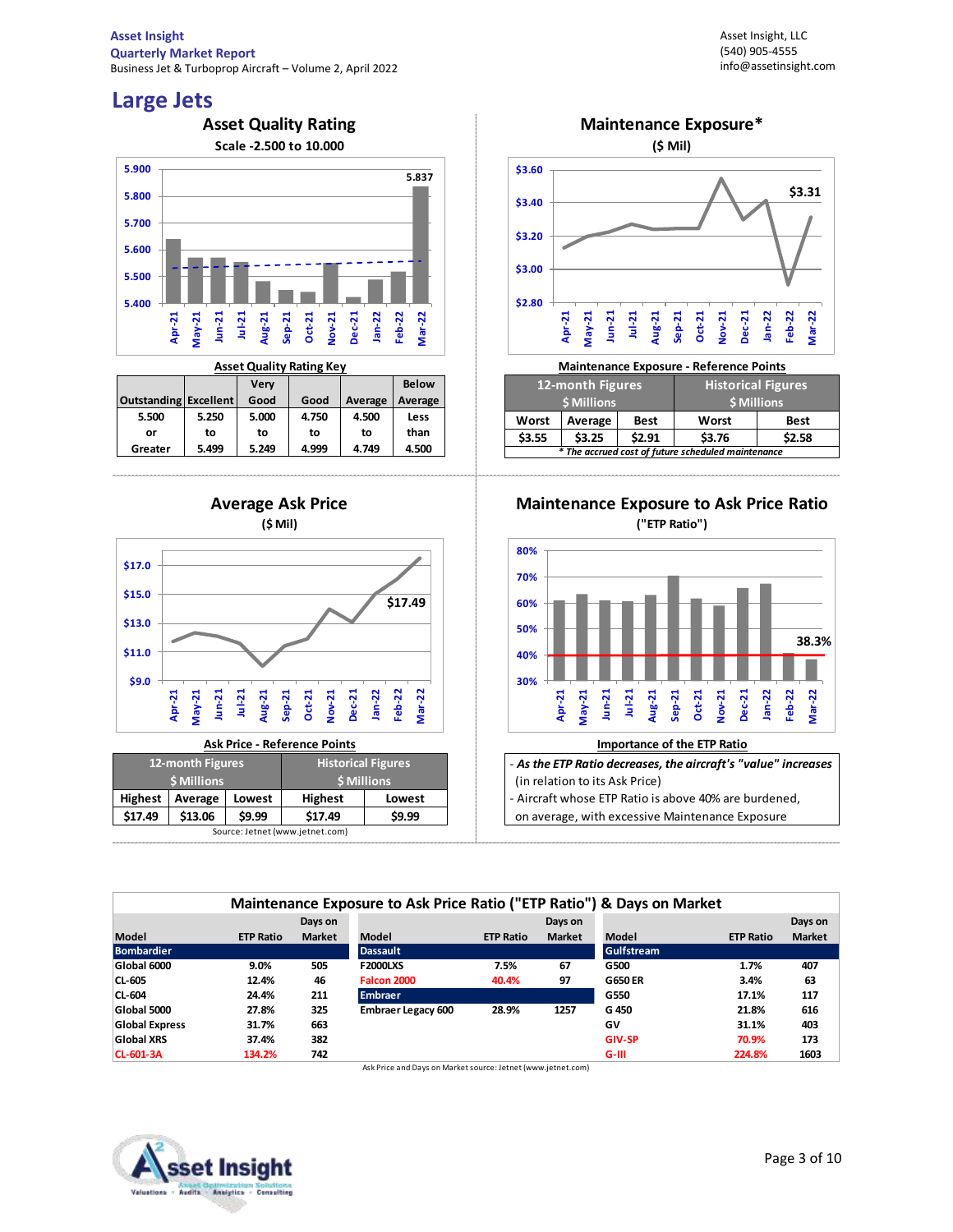# **Mid-Size Jets**



| <b>Asset Quality Rating Key</b> |       |       |       |         |              |  |  |  |
|---------------------------------|-------|-------|-------|---------|--------------|--|--|--|
|                                 |       | Very  |       |         | <b>Below</b> |  |  |  |
| Outstanding Excellent           |       | Good  | Good  | Average | Average      |  |  |  |
| 5.500                           | 5.250 | 5.000 | 4.750 | 4.500   | Less         |  |  |  |
| or                              | to    | to    | to    | to      | than         |  |  |  |
| Greater                         | 5.499 | 5.249 | 4.999 | 4.749   | 4.500        |  |  |  |



| ASK PIICE - RETEIENCE POINTS |                                 |        |                           |        |  |  |  |
|------------------------------|---------------------------------|--------|---------------------------|--------|--|--|--|
| 12-month Figures             |                                 |        | <b>Historical Figures</b> |        |  |  |  |
| <b>S</b> Millions            |                                 |        | <b>S</b> Millions         |        |  |  |  |
| <b>Highest</b>               | Average                         | Lowest | <b>Highest</b><br>Lowest  |        |  |  |  |
| \$3.58                       | \$2.87                          | \$2.17 | \$4.80                    | \$2.17 |  |  |  |
|                              | Source: Jetnet (www.jetnet.com) |        |                           |        |  |  |  |



| <b>Maintenance Exposure - Reference Points</b> |                                                    |             |                           |             |  |  |
|------------------------------------------------|----------------------------------------------------|-------------|---------------------------|-------------|--|--|
| 12-month Figures                               |                                                    |             | <b>Historical Figures</b> |             |  |  |
| <b>S</b> Millions                              |                                                    | \$ Millions |                           |             |  |  |
| Worst                                          | Average                                            | Best        | Worst                     | <b>Best</b> |  |  |
| \$1.40                                         | \$1.28                                             | \$1.23      | \$1.70<br>\$0.85          |             |  |  |
|                                                | * The accrued cost of future scheduled maintenance |             |                           |             |  |  |

**Maintenance Exposure to Ask Price Ratio ("ETP Ratio")**



### **Ask Price - Reference Points Importance of the ETP Ratio**

- *As the ETP Ratio decreases, the aircraft's "value" increases*
- (in relation to its Ask Price)
- **Highest Average Lowest Highest Lowest** Aircraft whose ETP Ratio is above 40% are burdened,
- **\$3.58 \$2.87 \$2.17 \$4.80 \$2.17** on average, with excessive Maintenance Exposure

| Maintenance Exposure to Ask Price Ratio ("ETP Ratio") & Days on Market |                  |               |                           |                  |               |                             |                  |               |
|------------------------------------------------------------------------|------------------|---------------|---------------------------|------------------|---------------|-----------------------------|------------------|---------------|
|                                                                        |                  | Days on       |                           |                  | Days on       |                             |                  | Days on       |
| Model                                                                  | <b>ETP Ratio</b> | <b>Market</b> | Model                     | <b>ETP Ratio</b> | <b>Market</b> | Model                       | <b>ETP Ratio</b> | <b>Market</b> |
| <b>Bombardier</b>                                                      |                  |               | <b>Cessna</b>             |                  |               | <b>Hawker</b>               |                  |               |
| Learjet 75                                                             | 12.0%            | 92            | <b>Citation Sovereign</b> | 17.0%            | 92            | Hawker 400XP                | 22.4%            | 565           |
| Challenger 300                                                         | 20.5%            | 53            | <b>Citation XLS</b>       | 17.3%            | 56            | Hawker 800XP                | 62.6%            | 285           |
| Leariet 40                                                             | 39.0%            | 200           | <b>Dassault</b>           |                  |               | <b>Hawker Beechjet 400A</b> | 72.0%            | 904           |
| Learjet 60XR                                                           | 45.6%            | 108           | <b>Falcon 50EX</b>        | 28.8%            | 248           | Hawker 1000A                | 84.7%            | 932           |
| <b>Learjet 40XR</b>                                                    | 48.1%            | 15            | Falcon 20-5               | 129.4%           | 465           | Hawker 800A                 | 95.1%            | 316           |
| Learjet 60                                                             | 59.9%            | 312           | <b>Gulfstream</b>         |                  |               | <b>Hawker Beechjet 400</b>  | 115.1%           | 780           |
| Leariet 55                                                             | 167.7%           | 794           | $G-200$                   | 30.2%            | 100           | <b>Hawker 125-700A</b>      | 389.9%           | 345           |

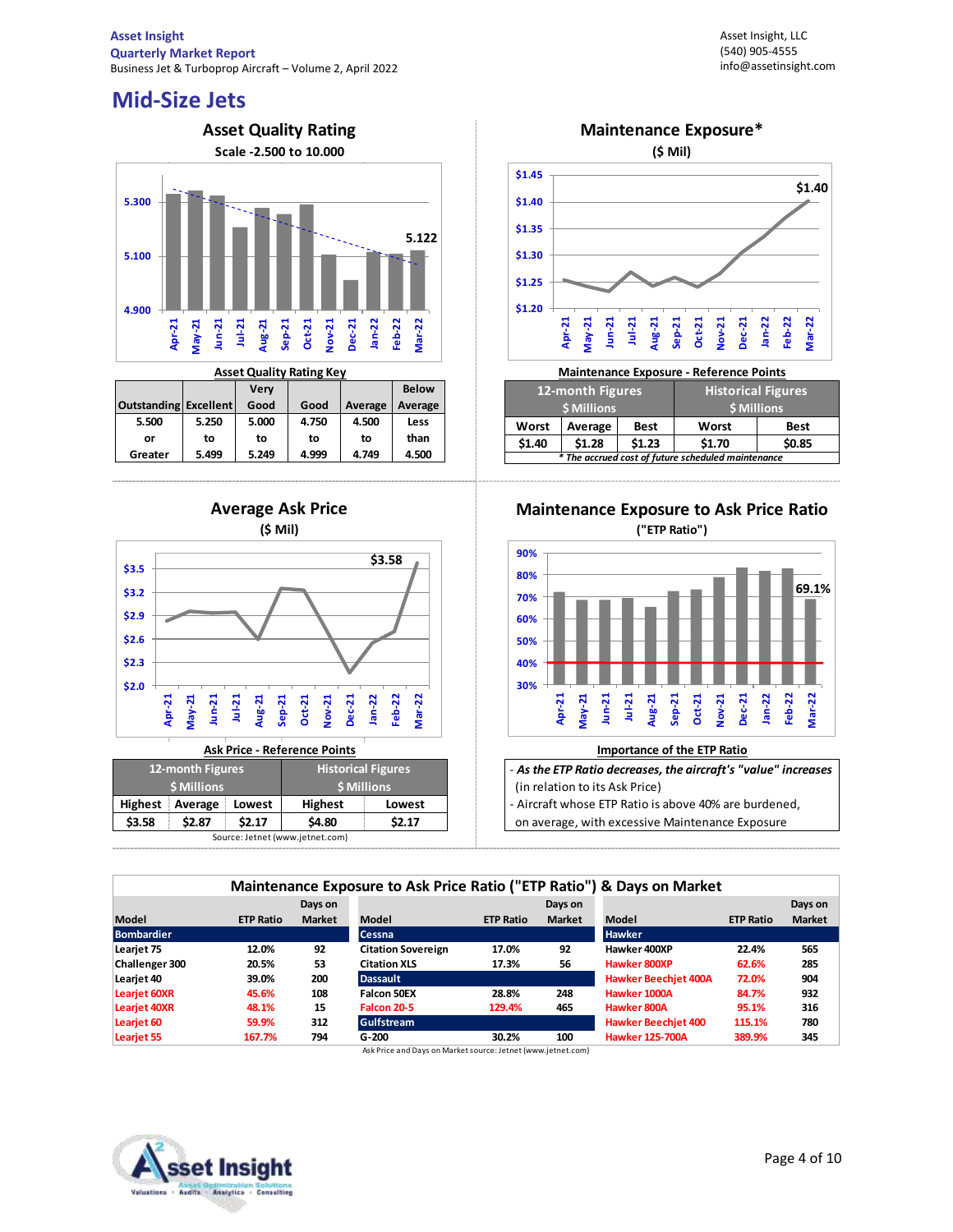**Light Jets**

**Greater**

**5.499**

**5.249**

**4.999**

**4.749**

**\$0.89**

#### **Worst Average Best Worst Best**  $$1.09$   $$0.98$   $$0.89$   $$1.07$   $$0.57$ **Asset Quality Rating Key Asset Quality Rating Scale -2.500 to 10.000 Maintenance Exposure\* (\$ Mil) Maintenance Exposure - Reference Points 12-month Figures Historical Figures \$ Millions \$ Millions 5.217 5.000 5.100 5.200 5.300 Apr-21 May-21 Jun-21 Jul-21 Aug-21 Sep-21 Oct-21 Nov-21 Dec-21 Jan-22 Feb-22 Mar-22 \$0.85 \$0.95 \$1.05 Apr-21 May-21 Jun-21 Jul-21 Aug-21 Sep-21 Oct-21 Nov-21 Dec-21 Jan-22 Feb-22 Mar-22 Outstanding Excellent Very Good Good Average Below Average 5.500 or 5.250 to 5.000 to 4.750 to 4.500 to Less than**

**4.500**



|                                 | ASK FILLE - INCIENCE FUILLS |        |                           |                   |  |  |  |  |
|---------------------------------|-----------------------------|--------|---------------------------|-------------------|--|--|--|--|
| 12-month Figures                |                             |        | <b>Historical Figures</b> |                   |  |  |  |  |
|                                 | <b>S</b> Millions           |        |                           | <b>S</b> Millions |  |  |  |  |
| <b>Highest</b>                  | Average                     | Lowest | <b>Highest</b>            | Lowest            |  |  |  |  |
| \$2.20                          | \$1.54                      | \$1.33 | 52.21                     | \$1.44            |  |  |  |  |
| Source: Jetnet (www.jetnet.com) |                             |        |                           |                   |  |  |  |  |

**Maintenance Exposure to Ask Price Ratio** 

*\* The accrued cost of future scheduled maintenance*

**("ETP Ratio")**



 - *As the ETP Ratio decreases, the aircraft's "value" increases*  (in relation to its Ask Price)

- Aircraft whose ETP Ratio is above 40% are burdened,
- on average, with excessive Maintenance Exposure

| Maintenance Exposure to Ask Price Ratio ("ETP Ratio") & Days on Market |                  |               |                             |                  |               |                       |                  |               |
|------------------------------------------------------------------------|------------------|---------------|-----------------------------|------------------|---------------|-----------------------|------------------|---------------|
|                                                                        |                  | Days on       |                             |                  | Days on       |                       |                  | Days on       |
| Model                                                                  | <b>ETP Ratio</b> | <b>Market</b> | <b>Model</b>                | <b>ETP Ratio</b> | <b>Market</b> | Model                 | <b>ETP Ratio</b> | <b>Market</b> |
| <b>Beechcraft</b>                                                      |                  |               | Cessna                      |                  |               | Cessna                |                  |               |
| Premier 1A                                                             | 32.5%            | 243           | <b>Citation CJ4</b>         | 8.7%             | 58            | <b>Citation V 560</b> | 63.6%            | 407           |
| Premier 1                                                              | 54.6%            | 195           | <b>Citation CJ2+</b>        | 18.7%            | 291           | <b>Citation ISP</b>   | 120.2%           | 392           |
| Bombardier                                                             |                  |               | <b>Citation Ultra</b>       | 20.2%            | 121           | <b>Citation II</b>    | 124.1%           | 774           |
| Leariet 31A                                                            | 113.1%           | 771           | <b>Citation CJ2</b>         | 27.2%            | 519           | <b>Citation III</b>   | 166.8%           | 509           |
| Leariet 35A                                                            | 181.7%           | 606           | <b>Citation Encore</b>      | 27.6%            | 57            | <b>Embraer</b>        |                  |               |
| <b>Cessna</b>                                                          |                  |               | <b>Citation Mustang 510</b> | 40.0%            | 325           | Phenom 300            | 12.0%            | 235           |
| <b>Citation CJ3+</b>                                                   | 4.1%             | 19            | <b>Citation CJ1</b>         | 45.4%            | 293           | Phenom 100            | 21.6%            | 347           |

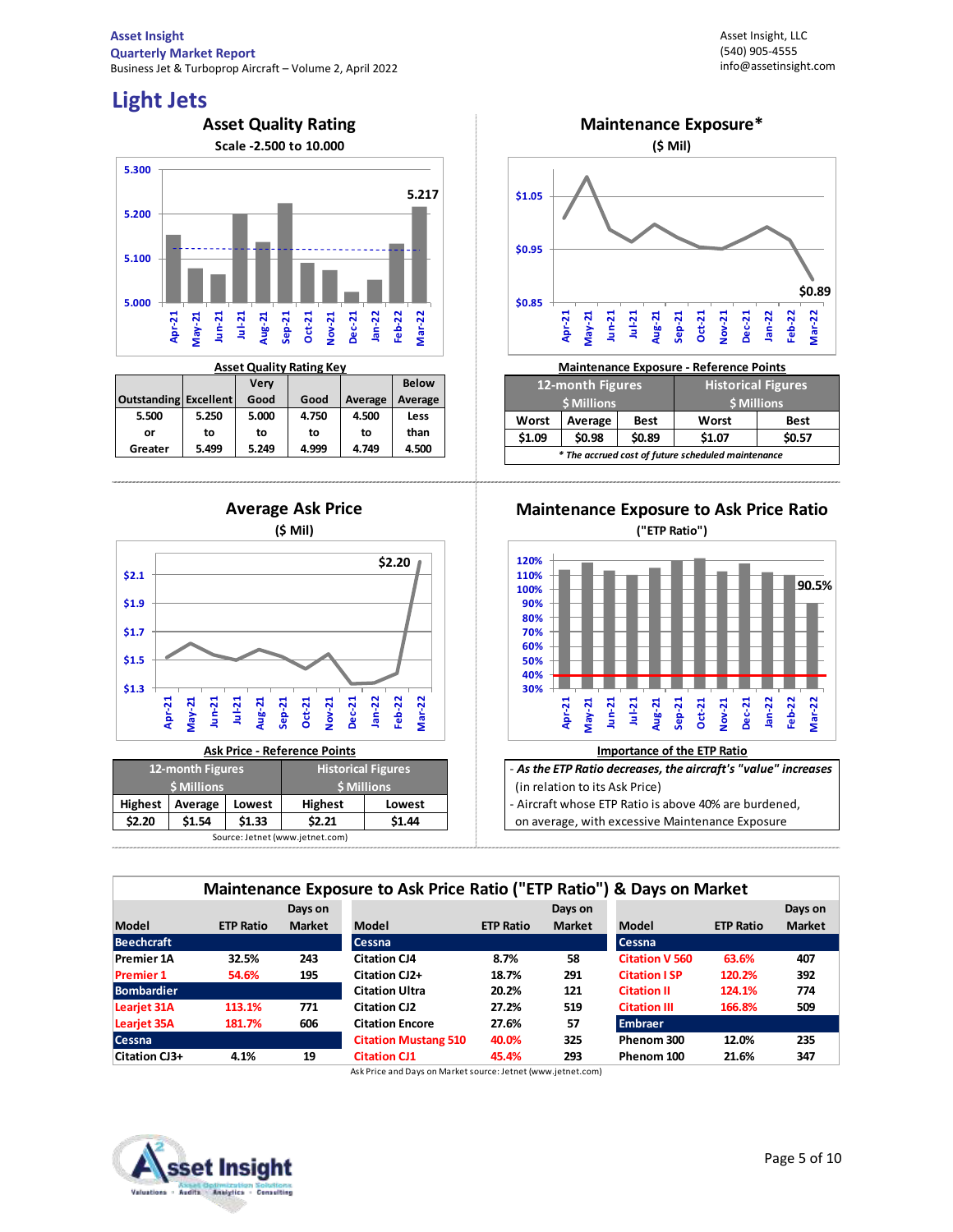# **Turboprops**



| Asset Quality Rating Key     |       |       |       |         |              |  |  |
|------------------------------|-------|-------|-------|---------|--------------|--|--|
|                              |       | Very  |       |         | <b>Below</b> |  |  |
| <b>Outstanding Excellent</b> |       | Good  | Good  | Average | Average      |  |  |
| 5.500                        | 5.250 | 5.000 | 4.750 | 4.500   | Less         |  |  |
| or                           | to    | to    | to    | to      | than         |  |  |
| Greater                      | 5.499 | 5.249 | 4.999 | 4.749   | 4.500        |  |  |



| .                 |                  |                   |                                 |        |                                |                               |
|-------------------|------------------|-------------------|---------------------------------|--------|--------------------------------|-------------------------------|
|                   | 12-month Figures |                   | <b>Historical Figures</b>       |        |                                | - As the ETP Ratio decreases, |
| <b>S</b> Millions |                  | <b>S</b> Millions |                                 |        | (in relation to its Ask Price) |                               |
| <b>Highest</b>    | Average          | Lowest            | <b>Highest</b>                  | Lowest |                                | - Aircraft whose ETP Ratio is |
| \$1.70            | \$1.61           | \$1.46            | \$1.97                          | \$1.40 |                                | on average, with excessive    |
|                   |                  |                   | Source: Jetnet (www.jetnet.com) |        |                                |                               |



| <b>Asset Quality Rating Key</b> |             |       |         | <b>Maintenance Exposure - Reference Points</b> |                                                    |                   |         |        |                           |             |
|---------------------------------|-------------|-------|---------|------------------------------------------------|----------------------------------------------------|-------------------|---------|--------|---------------------------|-------------|
|                                 | <b>Very</b> |       |         | <b>Below</b>                                   |                                                    | 12-month Figures  |         |        | <b>Historical Figures</b> |             |
| ent                             | Good        | Good  | Average | Average                                        |                                                    | <b>S</b> Millions |         |        | <b>S</b> Millions         |             |
| 50                              | 5.000       | 4.750 | 4.500   | Less                                           |                                                    | Worst             | Average | Best   | Worst                     | <b>Best</b> |
|                                 | to          | to    | to      | than                                           |                                                    | \$0.58            | \$0.56  | \$0.55 | \$0.70                    | \$0.44      |
| 19                              | 5.249       | 4.999 | 4.749   | 4.500                                          | * The accrued cost of future scheduled maintenance |                   |         |        |                           |             |

### **Maintenance Exposure to Ask Price Ratio ("ETP Ratio")**



| (in relation to its Ask Price)                        |
|-------------------------------------------------------|
| - Aircraft whose ETP Ratio is above 40% are burdened, |

on average, with excessive Maintenance Exposure

| Maintenance Exposure to Ask Price Ratio ("ETP Ratio") & Days on Market |                  |               |                           |                  |               |                       |                  |               |
|------------------------------------------------------------------------|------------------|---------------|---------------------------|------------------|---------------|-----------------------|------------------|---------------|
|                                                                        |                  | Days on       |                           |                  | Days on       |                       |                  | Days on       |
| Model                                                                  | <b>ETP Ratio</b> | <b>Market</b> | Model                     | <b>ETP Ratio</b> | <b>Market</b> | Model                 | <b>ETP Ratio</b> | <b>Market</b> |
| <b>Beechcraft</b>                                                      |                  |               | Cessna                    |                  |               | Piaggio               |                  |               |
| King Air 350i                                                          | 10.3%            | 167           | <b>Caravan 208-675</b>    | 20.2%            | 515           | Piaggio P-180 II      | 32.8%            | 530           |
| KingAir B-200 - Post-2000                                              | 17.1%            | 490           | <b>Caravan Grand 208B</b> | 30.4%            | 712           | Piaggio P-180         | 81.8%            | 1125          |
| KingAir 350 - Post-2000                                                | 29.1%            | 462           | Caravan 208               | 43.5%            | 515           | <b>Pilatus</b>        |                  |               |
| KingAir 300                                                            | 36.1%            | 116           | Daher - Socata            |                  |               | Pilatus PC-12         | 17.1%            | 559           |
| KingAir 350 - Pre-2001                                                 | 46.2%            | 462           | <b>TBM 850</b>            | 17.7%            | 172           | Piper                 |                  |               |
| KingAir B-200 - Pre-2001                                               | 50.0%            | 490           | <b>TBM 700A</b>           | 69.0%            | 456           | <b>Piper Meridian</b> | 19.2%            | 254           |
| <b>KingAir C90</b>                                                     | 123.8%           | 757           |                           |                  |               |                       |                  |               |

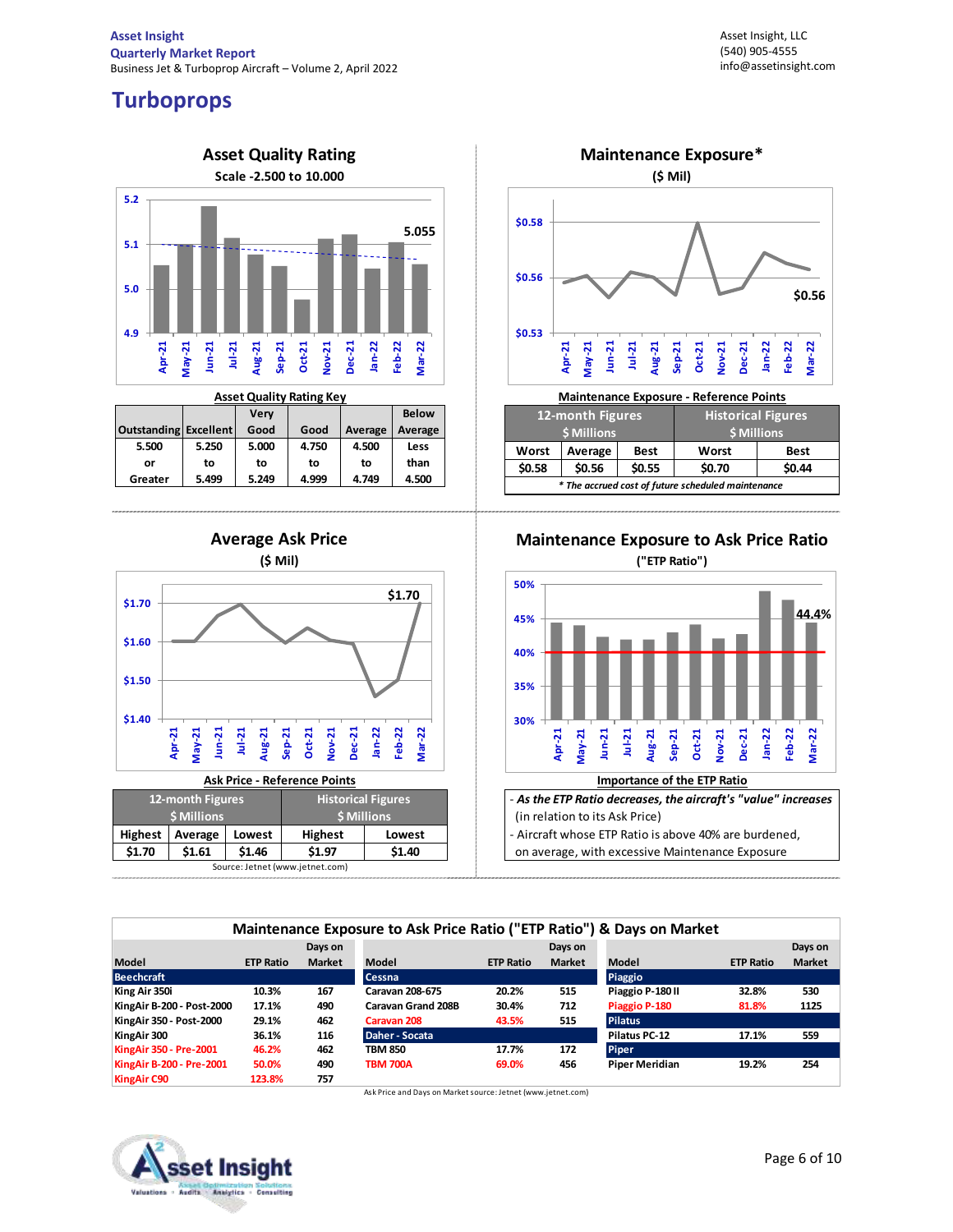# **Aircraft analyzed – maintenance analytics**

Following is a list of the aircraft models researched to produce this Market Report's maintenance analytics:

| Large Jets                | Mid-Size Jets                | <b>Light Jets</b>              | <b>Turboprops</b>   |
|---------------------------|------------------------------|--------------------------------|---------------------|
| <b>Beechcraft-Hawker:</b> |                              |                                |                     |
|                           | • Beechjet 400               | • Premier 1                    | • King Air C90      |
|                           | • Beechjet 400A              | • Premier 1A                   | • King Air B-200    |
|                           | • Hawker 400XP               |                                | • King Air 300      |
|                           | • Hawker 700 Series          |                                | • King Air 350      |
|                           | • Hawker 800 Series          |                                | $-B-1900C$          |
|                           | • Hawker 900 Series          |                                |                     |
|                           | • Hawker 1000A               |                                |                     |
| Boeing:                   |                              |                                |                     |
| $-BBJ$                    |                              |                                |                     |
| Bombardier:               |                              |                                |                     |
| • CL-601-1A; 3A; -3R; -SE | • Challenger 300; 350        | $\bullet$ Learjet 31; 31A      |                     |
| $\bullet$ CL-604          | • Learjet 40; 40XR           | • Learjet 35; 35A              |                     |
| $\bullet$ CL-605; 650     | • Learjet 45; 45 w/APU; 45XR |                                |                     |
| • Global 5000; 6000; 6500 | • Learjet 55-55A; 55C        |                                |                     |
| • Global Express          | • Learjet 60; 60XR           |                                |                     |
| • Global XRS              | $\bullet$ Learjet 70; 75     |                                |                     |
| Cessna:                   |                              |                                |                     |
| • Citation Latitude       | • Citation Excel             | • Citation CJ1+                |                     |
|                           | • Citation Sovereign         | • Citation CJ2                 |                     |
|                           | • Citation VI                | • Citation CJ3                 |                     |
|                           | • Citation X (MSG3)          | • Citation CJ4                 |                     |
|                           | • Citation XLS; XLS (MSG3)   | • Citation Bravo               |                     |
|                           | • Citation XLS+ (MSG3)       | • Citation Encore; Encore +    |                     |
|                           |                              | • Citation I-SP                |                     |
|                           |                              | • Citation II                  |                     |
|                           |                              | • Citation Mustang             |                     |
| Daher Socata:             |                              | • Citation V; Citation V Ultra |                     |
|                           |                              |                                | • TBM 700; 850; 930 |
| Dassault Falcon Jet:      |                              |                                |                     |
| • F2000                   | $\bullet$ Falcon 20-5        |                                |                     |
| • F2000EX; F2000EX Easy   | • Falcon 50                  |                                |                     |
| • F2000DX; F2000LX        | • Falcon 50EX                |                                |                     |
| • F900; F900B; F900C      |                              |                                |                     |
| • F900EX; F900EX Easy     |                              |                                |                     |
| • F900DX; F900LX          |                              |                                |                     |
| Eclipse:                  |                              |                                |                     |
|                           |                              | • Eclipse 500                  |                     |
| Embraer:                  |                              |                                |                     |
| • Legacy 600              |                              | • Phenom 100                   |                     |
|                           |                              | • Phenom 300                   |                     |
| Gulfstream:               |                              |                                |                     |
| $\bullet$ G-IV            | $\bullet$ G-100              |                                |                     |
| • GIV-SP & GIV-SP (MSG3)  | $- G - 150$                  |                                |                     |
| $\bullet$ GV              | $- G-200$                    |                                |                     |
| • G300; G350              | $- G-280$                    |                                |                     |
| • G400; G450              |                              |                                |                     |
| • G500; G550              |                              |                                |                     |
| • G650; G650ER            |                              |                                |                     |
| Piaggio:                  |                              |                                |                     |
|                           |                              |                                | • P-180; P180 II    |
| Pilatus:                  |                              |                                |                     |
|                           |                              |                                | $\bullet$ PC-12     |
| Piper:                    |                              |                                |                     |
|                           |                              |                                |                     |

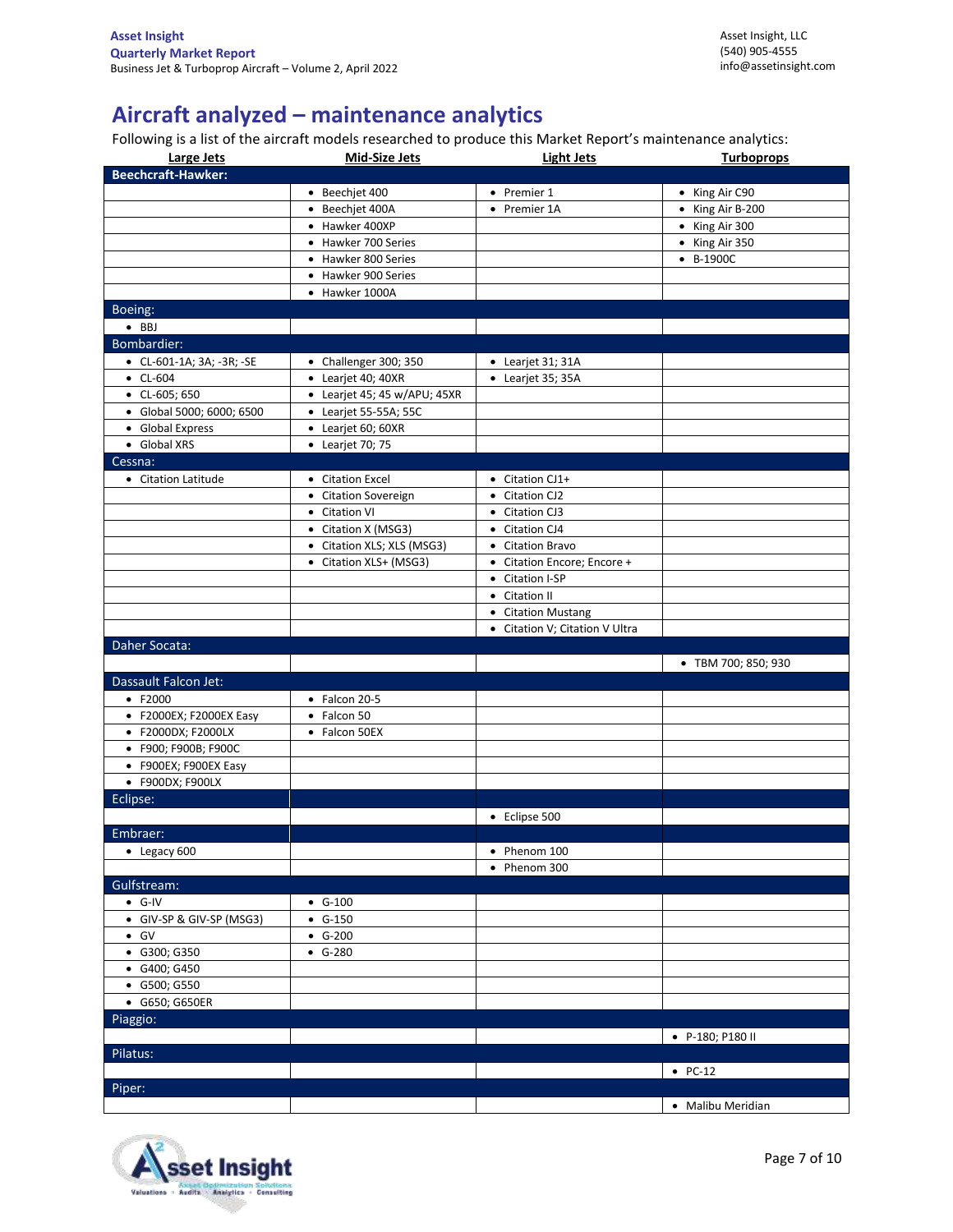### **Analysis Methodology – Maintenance Analytics**

Asset Insight, LLC has developed a proprietary **Asset Grading System Process**TM (AGSP) that objectively evaluates assets relative to their Optimal Maintenance Condition and provides an easy-to-understand, uniform, yet robust, set of data that can be acted upon, on a timely basis, to protect and/or enhance an asset's financial performance.

The AGSP is based on patented algorithms analyzing current age, the hours and cycles on an aircraft's Major Sectors – airframe, engine(s), propeller(s), APU, paint, and interior – as well as the cost to repair or replace parts with no defined life. The AGSP derives an index (the "**Asset Insight Index**") providing an objective measure of an aircraft's current maintenance status and its related Financial Exposure going forward (the financial liability accrued with respect to future scheduled maintenance events).

The Asset Insight Index is comprised of three factors that evaluate two aspects of an aircraft's maintenance, its **Asset Quality Rating** and its **Maintenance Exposure Value**. The Asset Quality Rating is computed by averaging the aircraft's **Maintenance Rating** and **Financial Rating**, while the Maintenance Exposure Value measures an aircraft's accrued / consumed financial liability with respect to future scheduled maintenance events, presenting such information in financial terms.

# **Asset Quality Rating and the Factors Comprising the "Asset Insight Index"**

### **Asset Quality Rating**

The Asset Quality Rating allows any aircraft's maintenance status to be directly compared to any other aircraft's maintenance status, by virtue of the Asset Insight standardized scale. The Asset Quality Rating is computed by averaging the aircraft's Maintenance Rating ("ATC Score") and Financial Rating ("ATFC Score") – explained in the following two sections, and is based on a scale ranging from -2.500 to 10.000, the latter reflecting a newly produced aircraft (see scale below).

| $-2.500 - 2.000$ | 3.000                       | $4.000 - 6.000$                 | 7.000                       | $8.000 - 10.000$           |
|------------------|-----------------------------|---------------------------------|-----------------------------|----------------------------|
|                  |                             |                                 |                             |                            |
| Poor             | Below average asset quality | Most aircraft will Score within | Very good asset quality     | Exceptional asset quality  |
| Asset            | due to upcoming scheduled   | this range, representing good   | (usually associated with    | (typical of new, or nearly |
| Quality          | maintenance                 | asset quality                   | recent production aircraft) | new, production aircraft)  |

#### **Maintenance Rating –** *Asset Technical Condition Score* **("ATC Score")**

The "Asset Technical Condition Score" ("ATC Score") utilizes the Asset Grading System Process™ developed by Asset Insight, Inc. to objectively evaluate and grade an aircraft's maintenance status, on a standardized scale, relative to its Optimal Maintenance Condition (achieved on the day it came off the production line), utilizing the aircraft's (standard/typical) Scheduled Maintenance Program. The ATC Score is based on a scale ranging from -5.000 to 10.000, the latter reflecting a newly produced aircraft (see scale below).

| $-5.000 - 2.000$ | 3.000                       | $4.000 - 6.000$                 | 7.000                       | $8.000 - 10.000$           |
|------------------|-----------------------------|---------------------------------|-----------------------------|----------------------------|
| Poor             | Below average asset quality | Most aircraft will Score within | Very good asset quality     | Exceptional asset quality  |
| Asset            | due to upcoming, heavy,     | this range, representing good   | (usually associated with    | (typical of new, or nearly |
| Quality          | scheduled maintenance       | asset quality                   | recent production aircraft) | new, production aircraft)  |
| <u>.</u>         |                             |                                 |                             |                            |

### **Financial Rating –** *Asset Technical Financial Condition Score* **("ATFC Score")**

The "Asset Technical Financial Condition Score" ("ATFC Score") evaluates and grades the Aircraft's financial rating relative to its Optimal Maintenance Condition based on the Aircraft's ATC Score (see Maintenance Rating above). The ATFC Score is based on a scale from 0.000 to 10.000, the latter reflecting a newly produced aircraft (see scale below).

| 0.000         | 3.000                   | $4.000 - 6.000$                 | 7.000                      | $8.000 - 10.000$ |
|---------------|-------------------------|---------------------------------|----------------------------|------------------|
| All scheduled | Aircraft with upcoming, | Most aircraft will Score within | Aircraft facing relatively | New or recently  |
| maintenance   | high cost, scheduled    | this maintenance status cost    | low-cost maintenance       | manufactured     |
| events due    | maintenance events      | range                           | events                     | aircraft         |

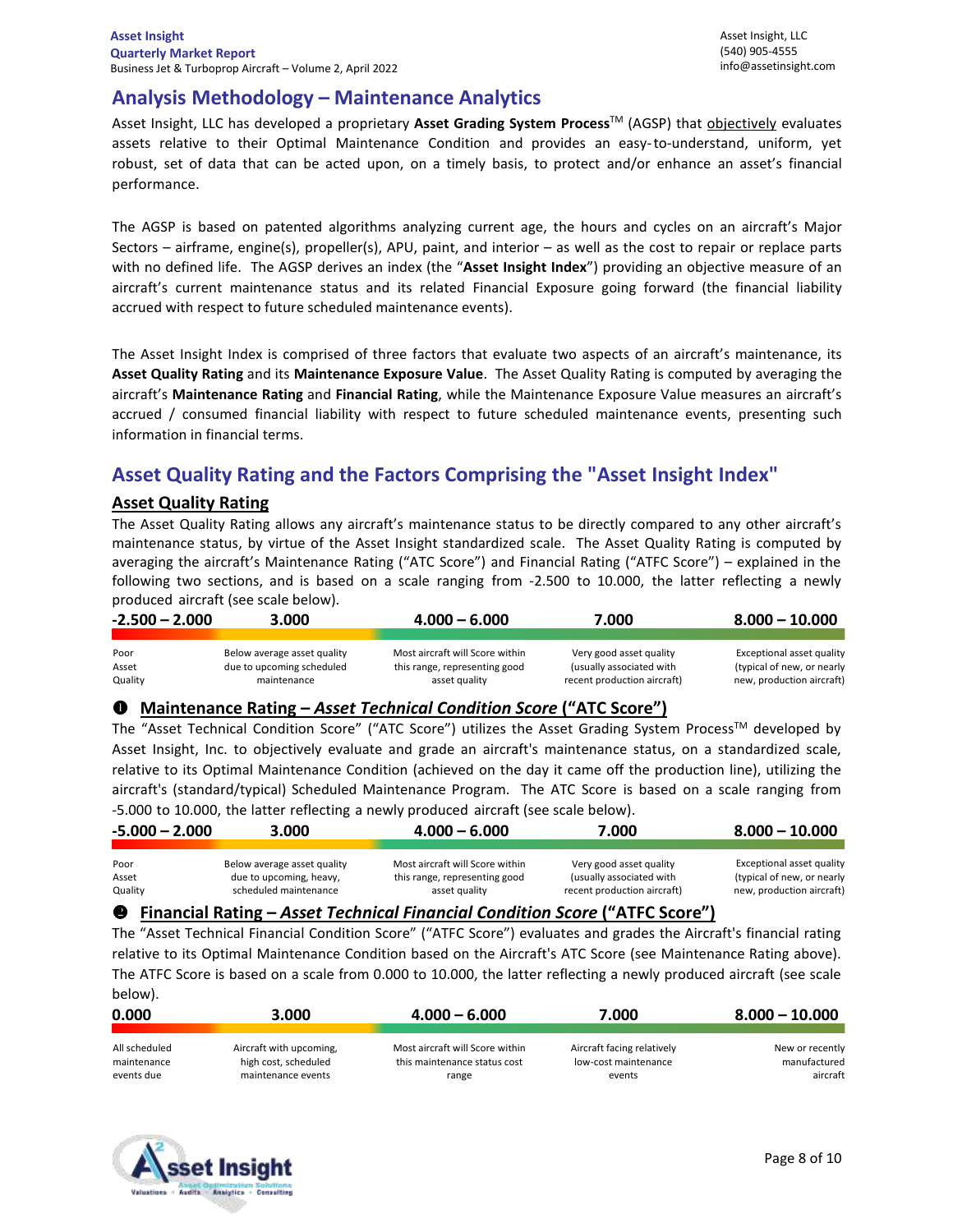To score each aircraft make/model, the average cost for completing each maintenance event comprising the ATC Maintenance Program is determined. Having compiled the aircraft's maintenance history, the time (calendar, flight hours or cycles) accumulated toward each individual scheduled/anticipated maintenance event is used to determine the aircraft's ATFC Score.

The Financial Rating (ATFC Score) differs from the Maintenance Rating (ATC Score). While the ATC Score evaluates and grades an aircraft's maintenance status relative to its Optimal Maintenance Condition, the ATFC Score grades an aircraft's financial condition relative to its Optimal Maintenance Condition, meaning the ATFC Score is weighted by the estimated cost to complete each maintenance event. Accordingly, the Maintenance Rating is likely to differ from the Financial Rating.

For example, if an aircraft had only two maintenance components, and if one component was three-quarters of the way toward its overhaul while the second was one-quarter of the way toward its overhaul, their combined ATC Score would be 5.000, based on the following calculation: (75% + 25%) / 2 X Perfect Score (10.000) = 5.000.

However, if the first of these components has an overhaul cost of \$1,000, while the second has an overhaul cost of \$10,000, their combined ATFC Score would be 2.955 (see below).

|              | <b>Remaining Useful Life</b> | <b>Overhaul Cost</b> | <b>Remaining Financial Value</b> |
|--------------|------------------------------|----------------------|----------------------------------|
| Component #1 | 75%                          | \$1,000              | \$750                            |
| Component #2 | 25%                          | \$10,000             | \$2,500                          |
|              |                              | \$11,000             | <u>\$3,250</u>                   |

#### **ATFC Score Calculation Methodology**

Aircraft's Financial Ratio (\$3,250 / \$11,000) X Perfect Score (10.000) = **2.955**

### **Maintenance Exposure –** *Asset Technical Financial Exposure Value* **("ATFE Value")**

The "Asset Technical Financial Exposure Value" ("ATFE Value") measures the aircraft's financial exposure based on its maintenance condition – the liability accrued / consumed with respect to future scheduled maintenance events – and presents this information in financial terms, as follows:

| Max \$ Exposure for Make/Model     |                  | \$0 Maintenance Exposure |
|------------------------------------|------------------|--------------------------|
| Maintenance financial exposure     | Typical aircraft | Newly                    |
| equal to the cost of one cycle for | maintenance cost | manufactured             |
| each Scheduled Maintenance event   | exposure range   | aircraft                 |

To derive an aircraft's ATFE Value, the estimated cost for completing each event comprising the ATC Maintenance Program has been established. Having compiled an aircraft's maintenance history, the time (flight hours, landings/cycles, and/or calendar period) accumulated toward each individual scheduled/anticipated maintenance event is used to compute the dollar liability accrued toward that event, with the ATFE Value representing the total accrued liability toward future maintenance events.

# **Ask Price vs. Maintenance Exposure to Ask Price Ratio ("ETP Ratio") Graph**

The graph displays the relationship between each aircraft group's "Maintenance Exposure to Ask Price" Ratio (the ATFE Value divided by the Average Ask Price) and the Average Ask Price. In general, as aircraft Ask Prices rise, the Ratio should decrease – all other factors being equal. However, the Ratio's relationship to Ask Price is not an absolute inverse correlation. Aircraft with a greater or lesser maintenance-related Financial Exposure, but with the same Ask Price, may replace aircraft listed "for sale" during any given month. Accordingly, it is possible for both the Ratio and the Ask Price lines to move in the same direction.